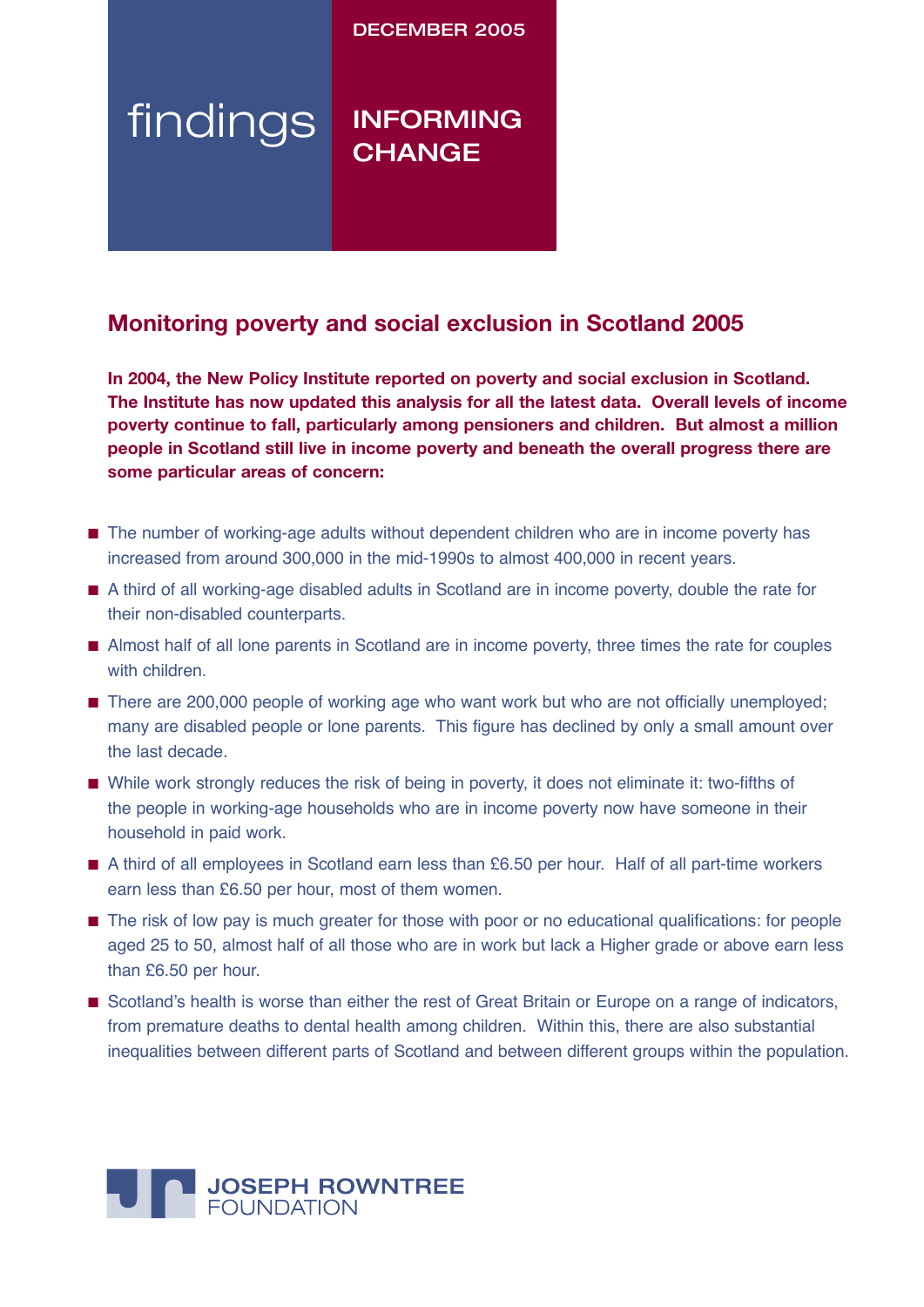## Table 1: Summary of the poverty and social exclusion indicators

| <b>Indicator</b>                                             | <b>Trend over 5 years</b> |
|--------------------------------------------------------------|---------------------------|
| <b>Poverty and low income</b>                                |                           |
| 1. Relative and absolute low income                          | Improved                  |
| 2. Children, pensioners and working-age adults in low income | <b>Mixed</b>              |
| 3. Low income by work status                                 | Worsened                  |
| 4. Income inequality                                         | Steady                    |
| 5. Working-age people in receipt of benefit                  | Improved                  |
| 6. Working-age people receipt of benefits long-term          | <b>Steady</b>             |
| 7. Concentrations among working-age people                   | Improved                  |
| 8. Concentrations among retired people                       | <b>Steady</b>             |
| 9. Concentrations within small areas - all people            | N/A                       |
| 10. Concentrations within small areas - children             | N/A                       |
| <b>Work and education</b>                                    |                           |
| 11. The relationship between education and work              | N/A                       |
| 12. Low attainment at school                                 | <b>Steady</b>             |
| 13. Qualifications of school leavers                         | Improved                  |
| 14. Destinations of school leavers                           | <b>Mixed</b>              |
| 15. Workless individuals                                     | Improved                  |
| 16. Workless households                                      | <b>Steady</b>             |
| $17.$ Jobs                                                   | <b>Mixed</b>              |
| 18. Pay inequalities                                         | <b>Steady</b>             |
| 19. Low pay                                                  | N/A                       |
| 20. In receipt of tax credits                                | N/A                       |
| 21. Insecure at work                                         | Steady                    |
| 22. Access to training                                       | Improved                  |
| <b>Ill-health</b>                                            |                           |
| 23. Premature death                                          | Improved                  |
| 24. Limiting longstanding illness                            | N/A                       |
| 25. Low birthweight babies                                   | Worsened                  |
| 26. Child health                                             | <b>Steady</b>             |
| 27. Under-age pregnancies                                    | Improved                  |
| 28. Problem drug use                                         | N/A                       |
| 29. Mental health                                            | N/A                       |
| <b>Quality of life and social cohesion</b>                   |                           |
| 30. Homelessness                                             | <b>Mixed</b>              |
| 31. Overcrowding                                             | N/A                       |
| 32. Affordable housing                                       | Steady                    |
| 33. Without central heating                                  | Improved                  |
| 34. Satisfaction with services                               | N/A                       |
| 35. Satisfaction with public transport                       | N/A                       |
| 36. Financial services                                       | Improved                  |
| 37. Older people in receipt of home care                     | Worsened                  |
| 38. Satisfaction with local area                             | N/A                       |
| 39. Participation in the community                           | N/A                       |
| 40. Burglary                                                 | Improved                  |

**Note:** Background details for these indicators are available at [www.poverty.org.uk](http://www.poverty.org.uk) and in Monitoring poverty and social exclusion 2004 (Joseph Rowntree Foundation, 2004)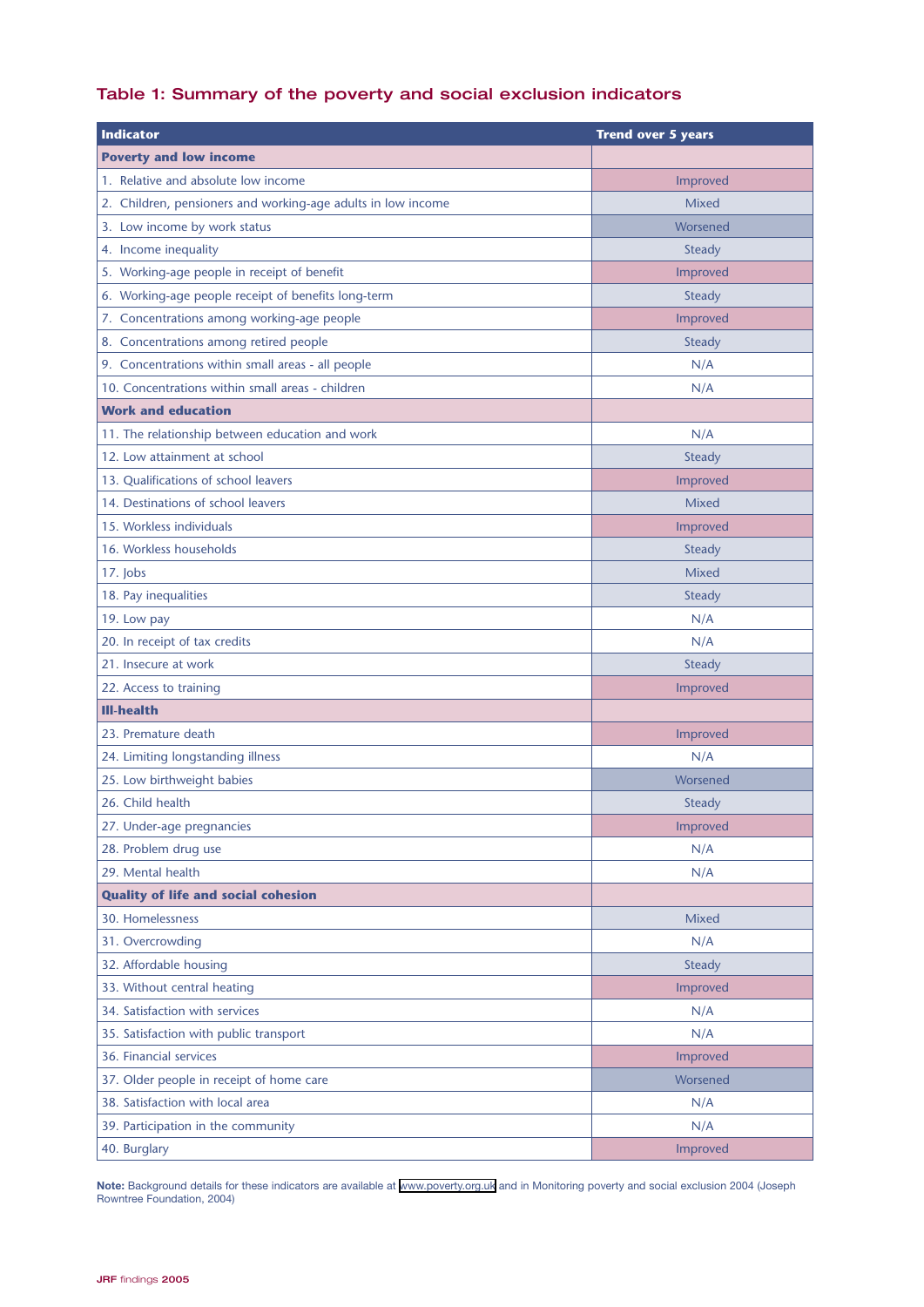| Table 2: A breakdown of the people living in income poverty in Scotland |  |  |  |  |  |
|-------------------------------------------------------------------------|--|--|--|--|--|
|-------------------------------------------------------------------------|--|--|--|--|--|

| <b>Household work status</b>         | <b>Household type</b>                  | Number of individuals in<br>income poverty | <b>Proportion of the people</b><br>in the group who are in<br>income poverty |
|--------------------------------------|----------------------------------------|--------------------------------------------|------------------------------------------------------------------------------|
| Workless households                  | <b>Unemployed</b>                      | 90,000                                     | 75%                                                                          |
|                                      | Workless long-term sick or<br>disabled | 200,000                                    | 55%                                                                          |
|                                      | Workless lone parents                  | 180,000                                    | 75%                                                                          |
| Working, but low-paid,<br>households | Part-time work only                    | 130,000                                    | 35%                                                                          |
|                                      | Some full-time work                    | 150,000                                    | 5%                                                                           |
| Pensioners                           | Not claiming Pension Credit            | 60,000                                     | 60%                                                                          |
|                                      | <b>Claiming Pension Credit</b>         | 140,000                                    | 15%                                                                          |
| Total                                |                                        | 950,000                                    | 20%                                                                          |

**Source:** NPI estimates based on the Households below Average Income dataset, DWP

#### What the indicators show

#### *Numbers in income poverty (Figure 1)*

The measure of low income is that used in the UK Government's current targets for reducing child poverty (60 per cent of average – median – household income, with income levels adjusted for household size and composition). The latest year for which data is available is 2003/04. In that year, the 60 per cent threshold was worth: £180 per week for a two-adult household; £100 per week for a single adult; £260 per week for two adults living with two children; and £180 per week for a single adult living with two children. (This is after deduction of income tax and national insurance from earnings and after payment of council tax, rent, mortgage and water charges.)

In 2003/04, a fifth of people in Scotland – around a million people – were living in income poverty (see Table 2). With a substantial fall in the latest year, this proportion is now lower than at any other time over the last decade and is similar to that for Great Britain as a whole.

As shown in Table 2:

- Most of the workless households in income poverty are either sick, disabled or lone parents.
- Almost a third of of all those in income poverty live in households containing someone in paid work (280,000 out of 950,000). In half of these cases, the work is part-time only not full-time.
- About a third of the pensioners in income poverty are entitled to Pension Credit but are not claiming it.

The proportion of **pensioners** in income poverty has been falling in Scotland, from an average of 28 per cent of all pensioners in the mid-1990s to 20 per cent in recent years (see Figure 1). Pensioners are now no more likely to be living in income poverty than non-pensioners.

The proportion of **children** in income poverty has also been falling, from an average of around 31 per cent of all children in the mid-1990s to around 27 per cent in the years 2001/02 to 2003/04. Nevertheless, children in Scotland remain more much likely to be living in income poverty than either working-age adults or pensioners.

In contrast, the rate of income poverty among **workingage adults without dependent children** is now higher than it was in the mid-1990s, when it was around 15 per cent. Since the total number of people in this group is growing, the number of working-age adults without dependent children who are in income poverty has increased from around 300,000 in the mid-1990s to an average of almost 400,000 in the years 2001/02 to 2003/04. They now constitute more than a third of all those in income poverty.

These differing trends are a reflection of UK Government policies. For example, the value of out-of-work benefits for both households with dependent children and pensioners has risen by more than a third since 1998 (after allowing for inflation). In contrast, the value for working-age households without dependent children has effectively been frozen throughout the last decade (again allowing for inflation), falling ever further behind average incomes. Similarly, the number of households in receipt of in-work tax credits has doubled since 2001 but the vast majority of these are families with children.

### *Worklessness among disabled people and lone parents (Figure 2)*

The falling number of people in income poverty in Scotland is not because the risks of being in income poverty for any particular household work status have fallen. Indeed, these risks are now slightly higher than they were in the mid-1990s: both workless and working households are now a bit more likely to be in income poverty than they were in the mid-1990s. Rather, the falling number is because some households have moved from worklessness (a high risk of income poverty) to working (lower risk). In particular, the level of official (ILO) unemployment in Scotland has fallen by a third since the mid-1990s and now stands at 140,000 people.

However, a further 200,000 people of working age want paid work but are not officially (ILO) unemployed. This number has also come down over the last decade, but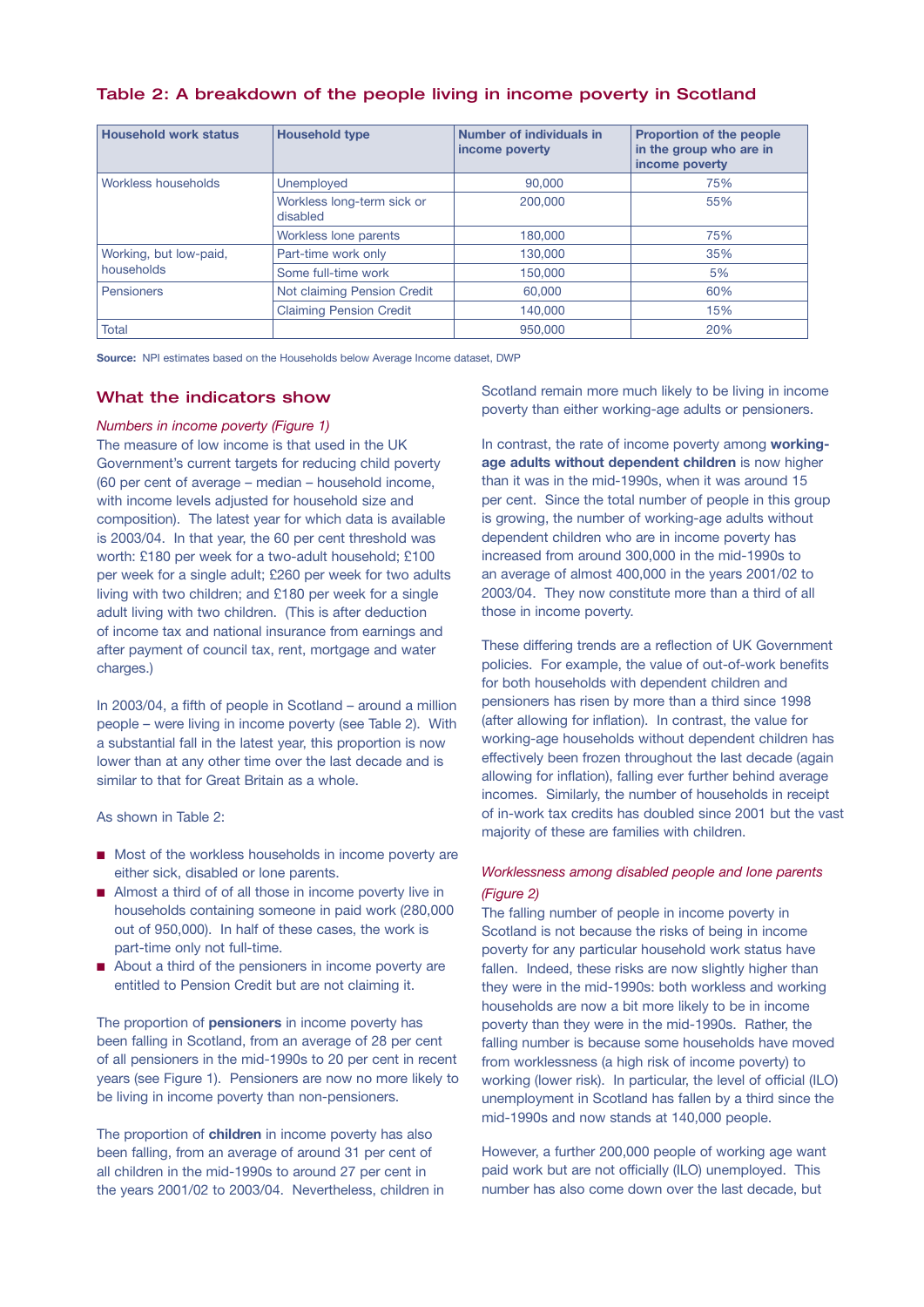only by a small amount. As a result, the total number of **people wanting paid work** is much higher than the official unemployment figures and the downward trend is less favourable.

80 per cent of long-term working-age claimants of out-of-work benefits are sick or disabled and a further 15 per cent are lone parents (see Figure 2). Only 2 per cent are ILO unemployed.

Reflecting this, a third of all (both workless and working) working-age **disabled adults** in Scotland live in income poverty, double the rate for their nondisabled counterparts and higher than the rates for either pensioners or children. This is largely because only a third are working. Whilst some disabled people are unable to work, a third of those not currently working say that they want to work if they could find a job.

Almost half of all (both workless and working) **lone parents** are in income poverty, almost three times the rate for couples with children. Again, a major reason for this is the high levels of worklessness: around half are working and half are not.

Small sample sizes mean that trends for the prevalence of income poverty among both lone parents and disabled people must be treated with caution. Nevertheless, it appears that the proportion of lone parents in income poverty in Scotland has been falling (from 56 per cent in the mid-1990s to an average of 47 per cent in the three years to 2003/04), whilst that for working-age disabled adults has been rising (from 28 per cent in the mid-1990s to an average of 34 per cent in the three years to 2003/04).

#### *Low pay and associated issues (Figure 3)*

Work strongly reduces the risk of being in income poverty but does not eliminate it: two-fifths of people in working-age households in Scotland who are in income poverty now have someone in their household in paid work (see Table 1). 'All working' households, where at least one person works full-time and any other adult does at least some work, face only a small risk of poverty. The working households most at risk of

poverty are those where all work is part-time or where one adult is not working at all.

30 per cent of all workers in Scotland – more than 500,000 people – are **paid less than £6.50 per hour**. Part-time work is especially likely to be low paid: 50 per cent of part-time workers earn less than £6.50 an hour, four-fifths of them women. Taking part- and fulltime jobs together, two-thirds of all low-paid workers are women (Figure 3). 30 per cent of those aged 25 or over and earning less than £6.50 per hour work in the public sector: this does not include those employed by contractors working for the public sector. Relatively few low-paid jobs are in sectors which face direct competition from abroad: only one in seven of the lowpaid jobs is manufacturing and all other production industries combined. Unlike higher-paid workers, only a minority of low-paid workers – a fifth – belong to a trade union.

The risk of low pay is much greater for those with **poor or no educational qualifications**: for people aged 25 to 50, almost half of all those in work but lacking a Higher grade or above are earning less than £6.50 per hour. Substantial numbers of young adults are still leaving education with poor or no qualifications: more than a fifth of 19-year-olds lack SVQ2 or equivalent. People with no qualifications are three times less likely to received job-related training than those with some qualifications.

The **geographic patterns of low pay** are very different from those of lack of work. Whereas worklessness is highest in parts of West Central Scotland – Glasgow City, West Dunbartonshire and Inverclyde – plus Dundee, rates of low pay are highest in the Scottish Borders, Moray and Dumfries & Galloway, along with West Dunbartonshire. Dundee is average, Glasgow has below average proportion of people on low pay, and Edinburgh and Aberdeen City each have a smaller proportion of their workforce on low pay than elsewhere in Scotland.

As well as being low paid, these jobs are often insecure: almost half of men who find work, and a third of women, no longer have that work six months

| <b>Subject</b>         | <b>Compared with England and Wales</b> | <b>Compared with the EU</b> |
|------------------------|----------------------------------------|-----------------------------|
| Premature death        | 30% higher                             | <b>Bottom</b>               |
| Longstanding illness   | 20% higher                             | Average                     |
| Dental health          | 80% higher                             | Average                     |
| Low birthweight        | <b>Similar</b>                         | <b>Bottom</b>               |
| Infant deaths          | <b>Similar</b>                         | <b>Bottom</b>               |
| Underage pregnancies   | <b>Similar</b>                         | <b>Bottom</b>               |
| Mental health problems | <b>Similar</b>                         | No data                     |

#### Table 3: Ill health in Scotland compared with England and Wales and the EU

Source: See [www.poverty.org.uk](http://www.poverty.org.uk) for the data for Scotland, England and Wales. The EU data, which excludes the accession countries, comes from a variety of sources including: Chasing the Scottish effect: Why Scotland needs a step-change in health if it is to catch up with the rest of Europe, Hanlon P. et al; Eurostat; and the WHO European Health For All database.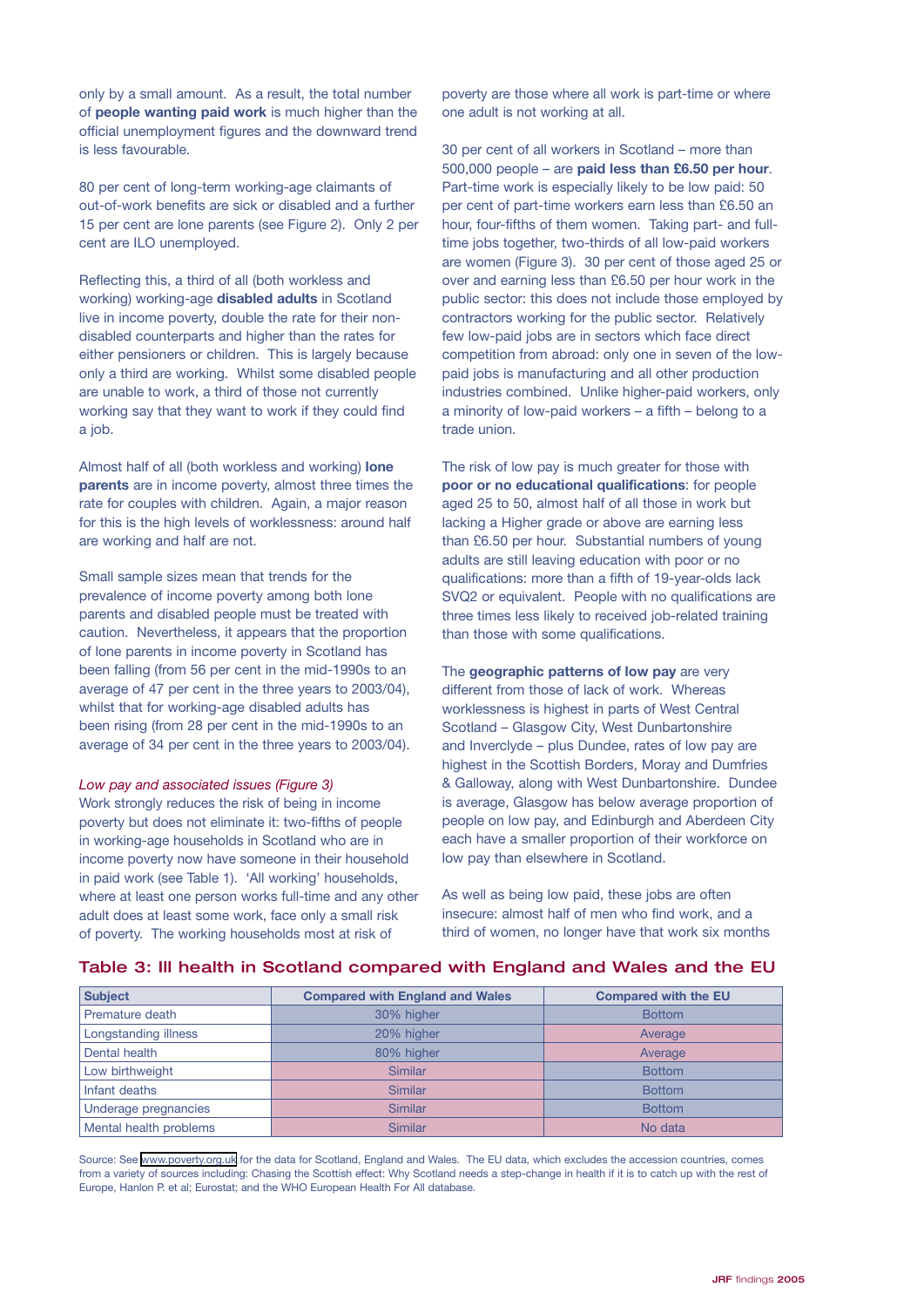

**Source:** Annual Survey of Hours **25%**<br>
and Earnings 2004, ONS **25%** 

Figure 4: **The standardised mortality rate for stomach cancer, lung cancer and heart disease in the worst two areas - Glasgow and Inverclyde - is twice as high as that in the best areas** 

**Female full-time**